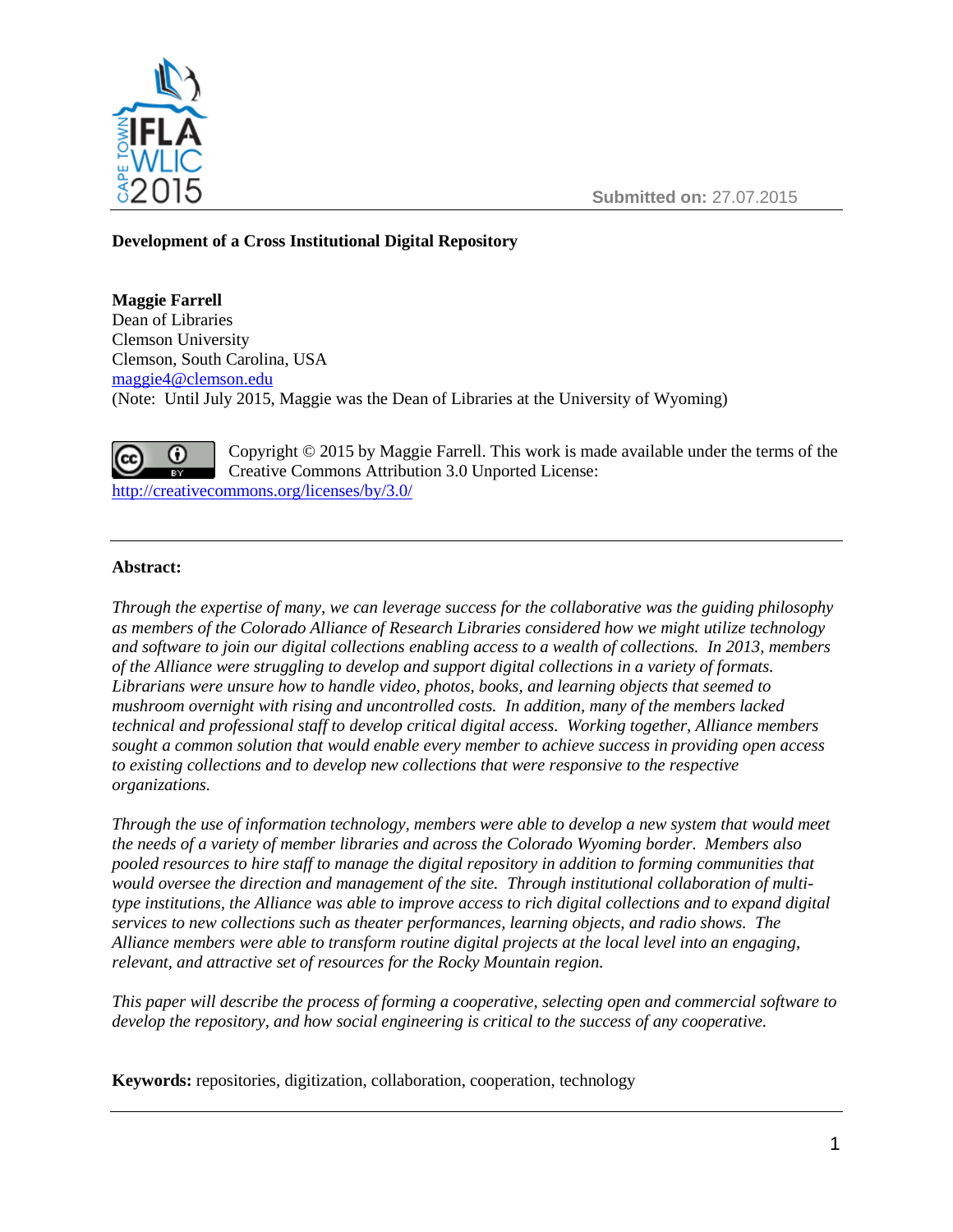#### **Introduction**

Librarians are known for their ability to collaborate and there are many examples of how libraries work well together to advance shared goals. Regional associations bring together libraries for joint collection purchases, national libraries develop shared reference services, cooperative cataloging and interlibrary loan services are provided by OCLC and other service providers, and there are many examples of shared catalogs. So it is only natural that as libraries develop digital collections, librarians would explore ways to share expertise and work that benefit the joint goals of the partners. Many digital projects are subject specific or focused on thematic collection. For instance, the Wyoming State Library was a leader in developing a joint digital collection titled "Western Trails" that pulled together a variety of documents from different libraries to provide an overview on trails running through Wyoming, Colorado, Nebraska, and Kansas [\(http://uwyo.coalliance.org/islandora/object/wyu%3A3324](http://uwyo.coalliance.org/islandora/object/wyu%3A3324) ). The Internet Archive of Early Journals is an example of the Universities of Birmingham, [Leeds,](http://www.leeds.ac.uk/library/library.html) Manchester, and Oxford working together to digitize  $18<sup>th</sup>$  and  $19<sup>th</sup>$  century journals [\(http://www.bodley.ox.ac.uk/ilej/\)](http://www.bodley.ox.ac.uk/ilej/). These projects are typically funded through grants or special funding and may have a finite period of development. The challenge with such projects is sustainability if initial funding is not ongoing or should the leader of the project leave the library and there is no longer a champion for continuing the work. But such projects are excellent for building an appreciation for digital collections and will lay the groundwork for additional efforts in developing online resources. In addition, short term projects provide an understanding of the staffing requirements, hardware and software needs, and sustainable funding. Short term projects also provide insights into how libraries, museums, and other cultural heritage institutions can work together. Short term projects also help members understand how they might coordinate their efforts as staff understand individual strengths, institutional capacity, and effective methods of working together. Subject or themed digital projects that are well defined in terms of subject matter, scope, time period, and digital formats are great in developing expertise and relationships that may form the foundation for larger, long-term digital projects.

There are a number of challenges in developing digital collections. These include developing expertise on which platform(s) are best to manage collections and since digitization is a relatively new field, software choices are quite varied ranging from open source to site hosted to cloud solutions. Librarians are developing digital collections in addition to or complementing traditional print and commercial collections so perhaps the most significant challenge is creating new positions or redirecting existing personnel to a new endeavor. And since it is a new field within librarianship, there is not deep strength in librarianship for digital librarians so recruitment may be difficult. Digital projects require different expertise such as hardware oversight, programming, software management, preservation techniques, indexing and metadata, and the actual work of scanning images so in addition to librarian skills, libraries will require information technology, cataloging, archiving, and processing skills. The infrastructure for digital collections is complex and expensive. Hardware, software, equipment, and labor, life staffing, are new costs for libraries requiring a new source of funding and/or redirecting existing funds to support the digital initiatives. The expertise required to manage large, digital collections is another factor in drawing together institutions as they build their digital presence. With these challenges, then it is not surprising that libraries are seeking ways to share work and reduce individual costs.

### **Benefits of Joint Repositories**

There are a number of benefits in forming a joint institutional repository. Since the costs and expertise can be daunting, a cooperative digital repository may reduce individual costs for members. The costs may include software purchases, expertise to manage open source software, hardware, storage, networking, and personnel. This is not only beneficial for smaller libraries but just as valuable for larger public and academic libraries. Since digital expertise is in high demand, a joint repository may leverage the skills and knowledge of individual institutions so that the group benefits from the strengths of many.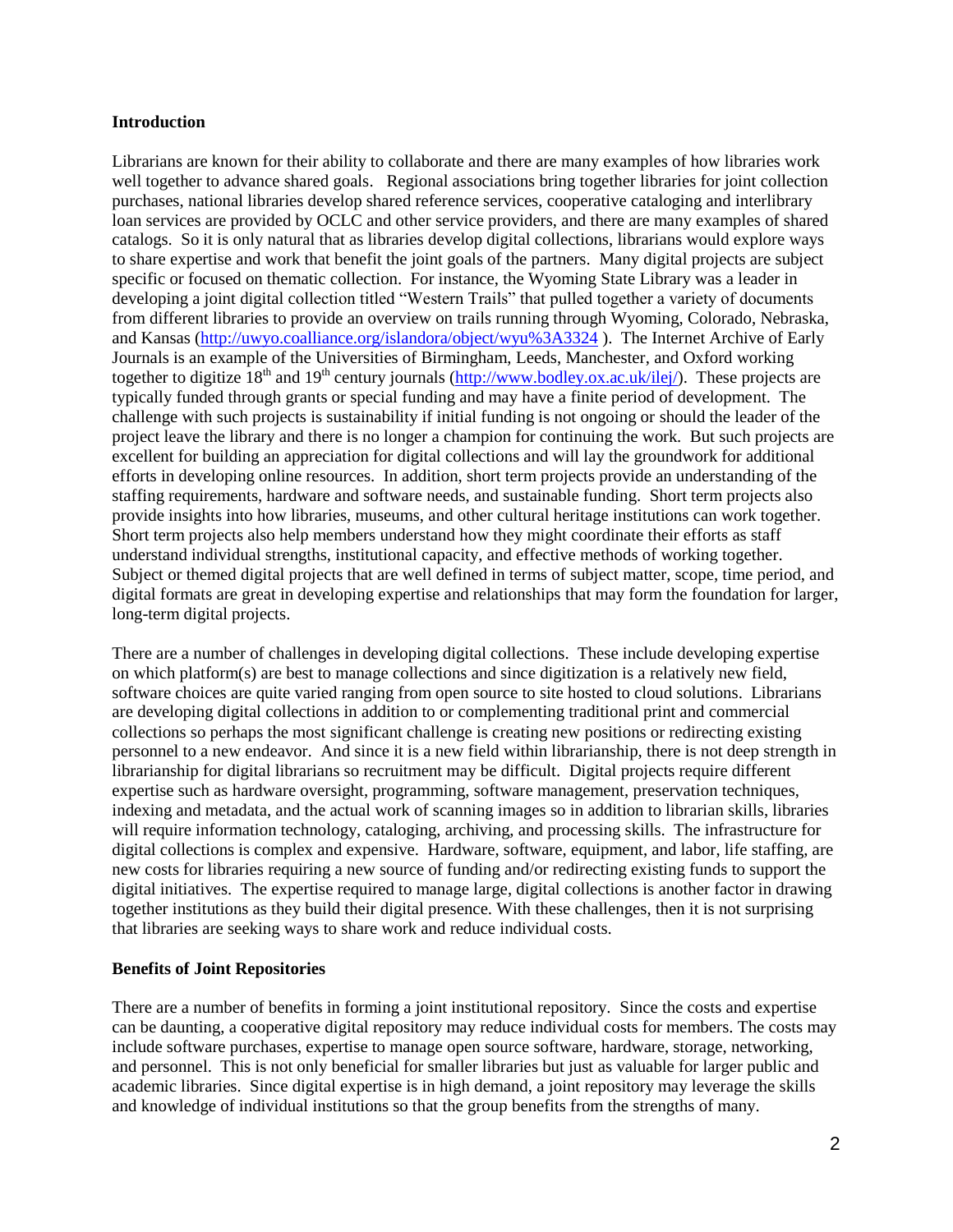Repositories are so complex in terms of public access, scanning techniques, varied digital files, preservation, metadata or cataloging, programming, and data storage, that it may be difficult to have the full complement of expertise within one library. By coming together – even if a joint collection is not developed – the networking is invaluable in strengthening the individual members' knowledge and builds a cadre of experts that support each other in building digital repositories.

Similar to other successful initiatives, there is the philosophy of building a system once and use it many times by members. Joint integrated library systems are an example of developing one system that many are able to use while still maintaining individual identities. This same philosophy could be applied to a joint repository in creating a central system that many libraries could utilize for local collections. A larger repository also assist individual libraries in connecting their collections to regional or national projects such as the Digital Public Library of American (DPLA, [http://dp.la/\)](http://dp.la/). It may be easier to transfer collections through a cooperative repository with advance data transfer capability than for smaller libraries. A larger cooperative project may also network with larger digital projects due to the broader expertise of the collection.

A shared repository may also provide a common or core set of functionality for individual members. For instance, one library may be expert in managing video files and another library may only have a few video files but with a common set of functionality, all members will be able to manage video files since the system provides the tools for each library. Without the group functionality, the library with only a few video files may struggle with their unique formats. The shared functionality may also lead to the members defining and agreeing to the common denominator for the project. All members will benefit from a core set of functionality realizing that there is an equal foundation for each member for their digital collections. This core set of functionality is typically built on best practices so if the members agree that metadata is an essential component, then metadata requirements will be developed or agreed to for all collections. Library patrons also benefit from common functionality. This may be critical for systems that collaborate in other areas and share the same group of patrons. For instance, joint library systems, school districts, and state or regional governments. The same look and feel combined with functionality may serve users very well in navigating digital collections. Having core functionality built on best practices will optimize the joint collections ensuring all members a quality set of digital collections.

A joint repository will achieve a greater success through joint efforts and sharing of resources and expertise. This will also position the individual members for future development of digital projects. The members will each be pulling in a common direction and as a group, can help each other develop and grow the collections as new opportunities and technologies arise. There is often a political benefit of collaboration. Individual institutions will be viewed as collaborators that share limited funding to benefit a larger group. While librarians naturally work together, this is not a value by many professions or entities who often compete on the athletic field or for limited government funding. Libraries will be highlighted for their ability to collaborate with other libraries and stretch limited funding for the common good.

### **Considerations of Joint Repositories**

There are many benefits in building a common repository for member libraries but such technology is complex and there are a number of considerations in building a common system. For digital projects, the structure may be separate systems with federated searching. This has a common look but the central project focuses on search capability while individual libraries develop and maintain their own systems. This is similar to Z39.50 searching of online catalogs – the central service develops the searching capability helping individual libraries with their data structure and indexing to maximize the federated search functionality. Individual members maintain their own software and support. A shared repository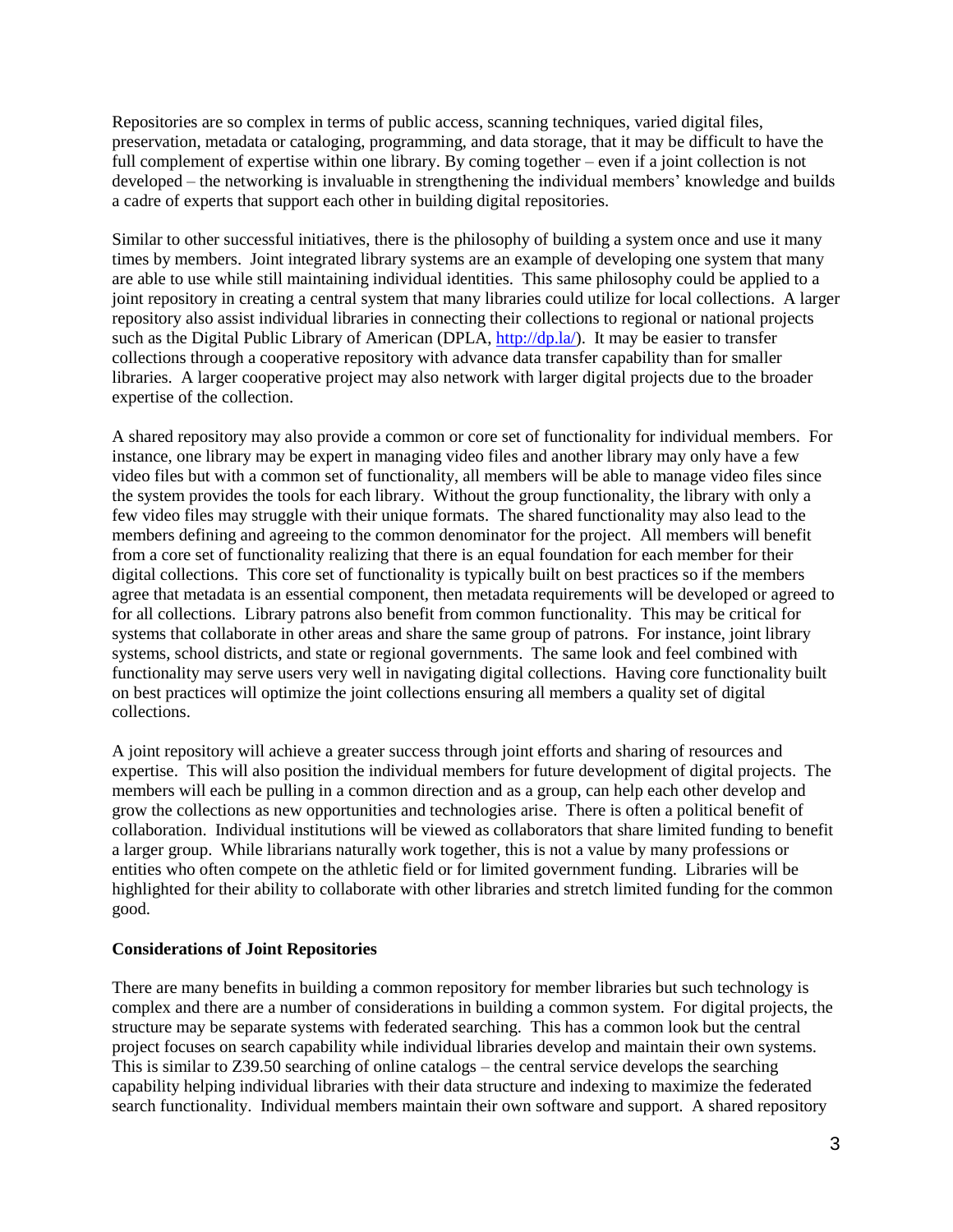may be more complex system in which individual libraries are on one common platform hosted by a central office or outsourced to a company or service. The platform has one primary software perhaps with a variety of additional software tools. The discovery platform is the same platform for all yet it might have some customization for each member with a slightly different look and feel to conform to local practices. This arrangement may have a large central staff or a combination of central staff with shared responsibilities at the local library. How joint repositories are arranged are as varied as the projects and no two systems are arranged in exactly the same configuration. This is the first consideration of joint projects – the complexity and variety are such that it may be difficult to outline the work and responsibilities so initial agreement as to structure will be a necessary first step.

As members outline their joint repository, each member needs to be realistic about the goals of the project. There will be an excitement that a joint project will resolve individual member needs. Or the opposite will happen in which some members will not support a joint project due to lack of confidence in the group, past failures of collaboration, or the perception that the individual library does not need to depend on others for success. Outlining specific goals that the group will agree on will help guide the development and set forth realistic expectations.

A joint repository needs to develop a set of common services or core functionality that will serve all members. Not all members may equally benefit but this will set forth a foundation of services that each member may use. The core services may also build a foundation for future development with simple functionality that builds success and leads to more advance services as the cooperative develops. This core set of functionality may also determine customization and configuration issues. Just as with integrated library systems, each library will have unique requirements or preferences so it is important for central services to define what the core set of services will include and at least initially, keep customizations to a minimum as the repository develops. This will help the group to be realistic in their individual development but it may be frustrating for instance if one library uses the term videos while another uses the term movies. This strategy will force members to adopt best practices that may be a challenge for smaller libraries who may be using volunteers to manage their collections or larger libraries who have been working on detailed metadata schemes to change to another system. The common services may be viewed as the "lowest common denominator" which has negative connotations and may cause resentment by libraries with advance digital collections. However, core functionality ensures a common set of tools for each member library and stabilizes initial costs for central services and individual members.

In developing a digital repository, it may be best to start small to build a foundation of agreement. As the system and members mature in their understanding and knowledge, then the collaborative can grow and develop. This also demonstrates success at a manageable level and it may be possible to scale projects to be more complex, larger, and more members. In considering joint repositories, the consortium needs to consider the cost of collaboration. Especially for large, complex projects, individual libraries need to weigh their contributions against individual costs. Successful consortiums realize that not every member benefits equally at all times and that individual costs may be lower but members are willing to pay more to contribute to the success of the whole. But there is a tipping point in which the contributions may be significantly more than the individual costs and one cannot justify the increased cost to the collaborative. However the project is organized and managed, this is a critical understanding of the finances and contributions of the individual members and must be considered when analyzing group benefits and individual member benefits.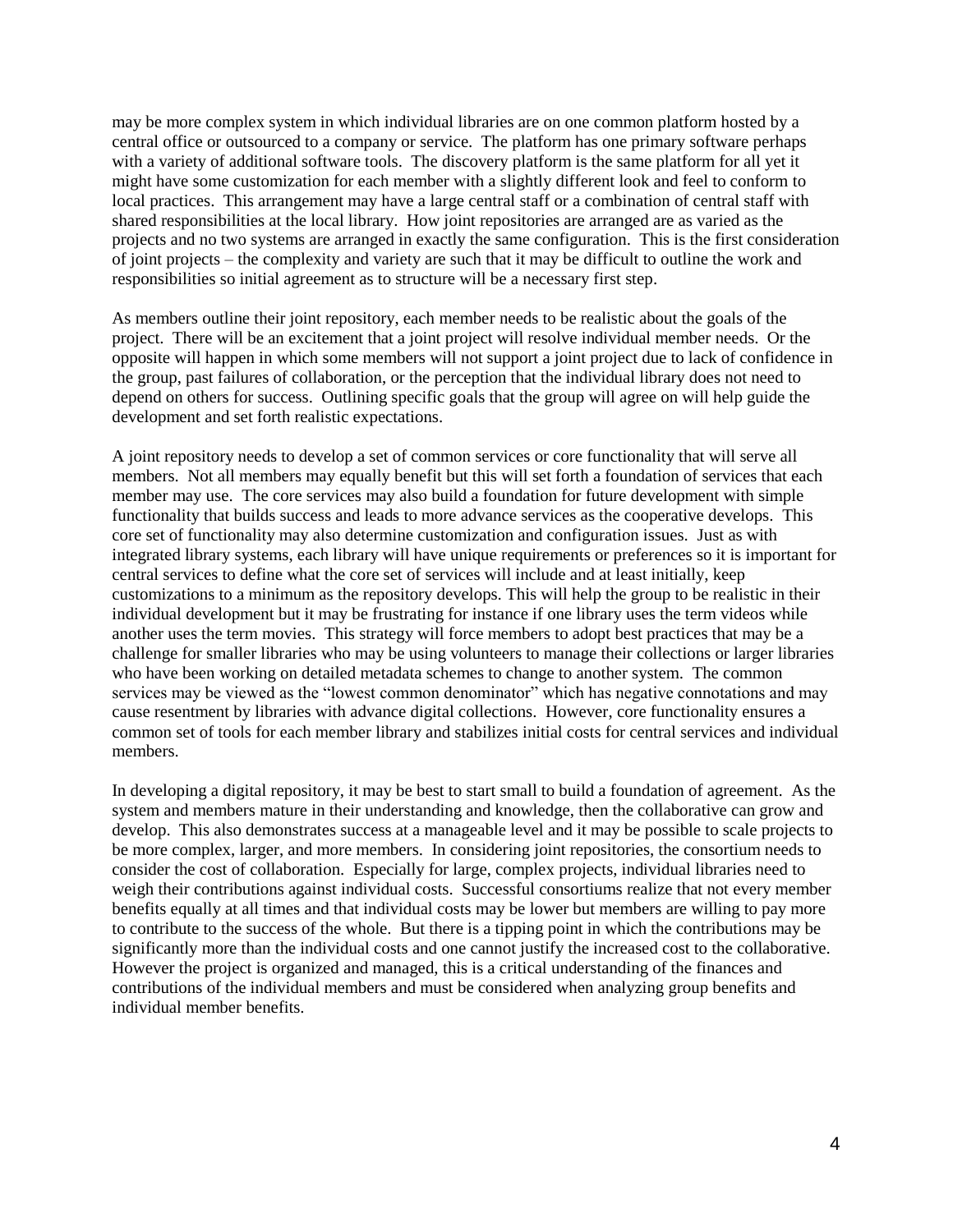#### **The Alliance Experience**

Within the United States, there are several successful joint digital projects and many of these are listed in Appendix A. In addition, there are many large initiatives to pull together large-scale collections such as HathiTrust [\(http://www.hathitrust.org/\)](http://www.hathitrust.org/), DPLA [\(http://dp.la/\)](http://dp.la/), and the Internet Archive [\(https://archive.org/index.php\)](https://archive.org/index.php). So it was only natural that the Alliance would look for a cooperative solution in managing our digital collections. The Alliance, formerly the Colorado Alliance of Research Libraries, is a cooperative of academic and research libraries in Colorado and Wyoming. The Alliance has a long and strong history of cooperation that includes the CARL integrated library system and UnCover. The Alliance also facilitates cooperative collection purchases with a dedicated shared resources committee. The Prospector system, built with Innovative's INN-Reach software facilitates resource sharing among members complemented with a courier service. With such a rich history of cooperation, it was only natural that members would seek a common solution to manage their digital collections.

In 2006, the Alliance initiated a digital repository providing services for all members but within a couple of years, half the members withdrew from the project preferring different software and approaches. A smaller group of seven members agreed to focus on a new system calling it the Alliance Digital Repository (ADR). With a renewed focus, agreement on software platform, and agreed upon guidelines, the ADR started to work on a new system. The ADR formed a directors' group and a technical group with representatives from each member library. Central staffing consisted of two positions and initially, each member paid the same fees. As the ADR developed, it was clear that a different funding formula was required and the directors approved a formula based on a flat base rate, Carnegie Classification rate, and data size rate. The new formula was tiered and more realistic for the scope of the project. The ADR was built on an Islandora platform and eventually migrated to Islandora, version 7. The migration to the new version was fraught with issues including simplifying previous customizations, missed deadlines by central staff, unrealistic timelines, high expectations by member libraries, limited funding, and belief that all of the work could have been completed in-house. As the timeline for development continued to stretch out, member libraries faced concerns by their institutions that collections were not publically available and pressure on the ADR staff increased as member libraries needed to show tangible results from their investments. In late 2014, some non-ADR members indicated a willingness to look again at a broader joint repository so the Alliance formed an Institutional Repository Task Force to examine options and opportunities. The Task Force was successful in leading a broad conversation about the future of repositories and to reaffirm the commitment of all Alliance directors to collaborate as much as financially and feasibly possible on digital initiatives. But the divide between software platforms was too great to convince the entire Alliance to agree on a single platform. In May 2015, the ADR directors also determined that it was no longer feasible to maintain a central staff and member libraries lacked confidence in the ability of the central staff to successfully maintain a core set of services. The ADR will separate collections and storage for the individual members by fall 2015.

This process may be viewed as a failure to achieve stated objectives and the ADR directors are deeply disappointed in the outcome. But the directors have committed their institutions to continued collaboration and are working on a different model of collaboration. The Task Force, realizing that emerging digital solutions are disparate and distributed, recommended pursuing options to pull together member collections into a larger discovery and access system such as DPLA. It may be possible to aggregate collections in a different manner that would not be as costly for the Alliance to develop and maintain. Alliance members are also interested in high-capacity storage and continue to work with a couple of member libraries in facilitating storage of digital collections. ADR members are also committed to pulling together their technical staff to share expertise and solutions. It may be possible for members to share staffing and/or contract work as each member develops their digital collections. While the end result was not the desired outcome, the lessons, networking, and governance structure with a more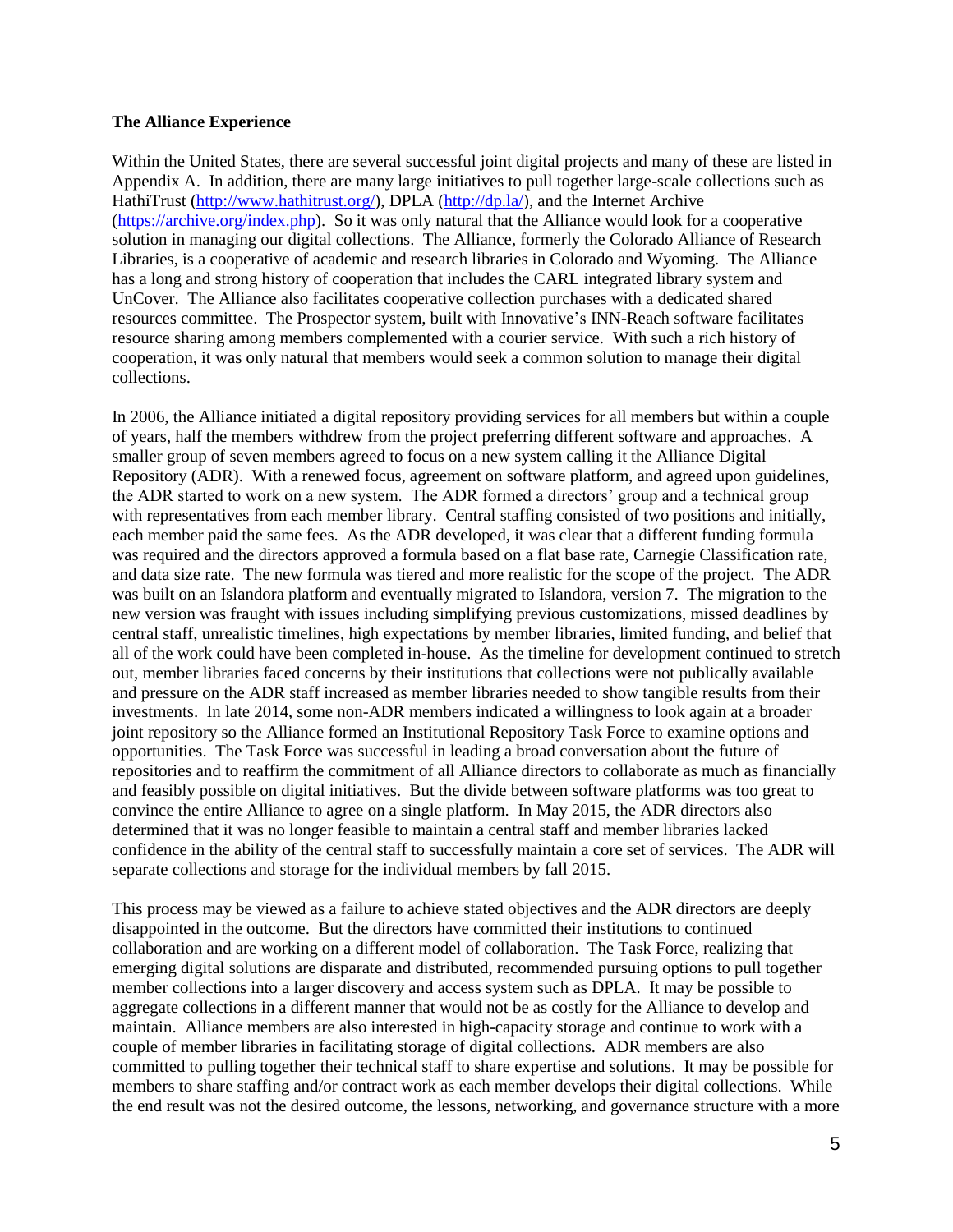realistic understanding of costs and required work, will inform the next project. ADR members are confident that there will be another project as the promise of collaboration is too compelling to ignore.

### **Recommendations for Successful Joint Repositories**

The resulting process was not without learning more about how to work together and members are continuing to focus on ways to connect individual institutions in such a way that build the collective strength of the Alliance. There were a number of lessons learned through this experience and from the Task Force. The following recommendations may assist other libraries as they develop joint digital repositories or any type of cooperative project.

There is no perfect platform – there are many options for successful consortial systems and with the dynamic nature of technology, software and services are continually evolving. How the consortium is constituted, governed, operated, and sustained is probably far more important than the individual technology chosen. Software performance and satisfaction opinions of members may vary greatly so a tight focus on goals and functionality of a joint repository are critical as it will determine software and services.

Social engineering or group dynamics are critical to the success of any project but particularly with a complex project such as a joint digital repository. The consortium will need to have difficult conversations about how the group works together and manages joint objectives. Agreements need to be documented and reviewed in order to focus the group as the project proceeds.

A library director and digital team must be in sync regarding expectations and commitment. A director may be supportive of a group solution but not the technical person or vice versus. This disagreement may detract or derail a project. Not only must every member be in agreement but individuals within a member library must be in agreement.

Project management is essential for a successful operation. The implementation, development, and management of technology projects must be realistic and specific regarding timeframes and required work. Project management may be more critical than the technical requirements of a shared repository.

Staffing requirements must be realistic for the project work. This includes central staff as well as support work provided by individual members. There are a variety of models for staffing that vary from a large, highly controlled central staff to a small central staff that coordinates staff contributions by member libraries. Another hybrid model is outsourcing services to a cloud base service and individual members working with a vendor or contractor. Regardless of staffing models, the joint repository needs to be realistic about staffing costs and staffing contributions. This is where small, pilot projects that can scale in size and members may be beneficial as a group initiates their project.

There is a balance for size of memberships that will vary by consortium or project. It needs to have enough members to fund development and management costs but not so large that central staff are not able to provide individual member services. The finances need to be in relation to the size of the group.

Consortia constantly struggle with the tension of larger institutions being able to contribute more resources and expertise and smaller institutions being limited in their ability to support complex projects. This should not deter differing size of institutions but may determine hierarchical funding formulas or a clear expectation of goals that benefit all members but perhaps on different scales.

Size of institutions may also create tensions with larger institutions wanting more customization, configuration, and features than small institutions. Smaller institutions may be satisfied with basic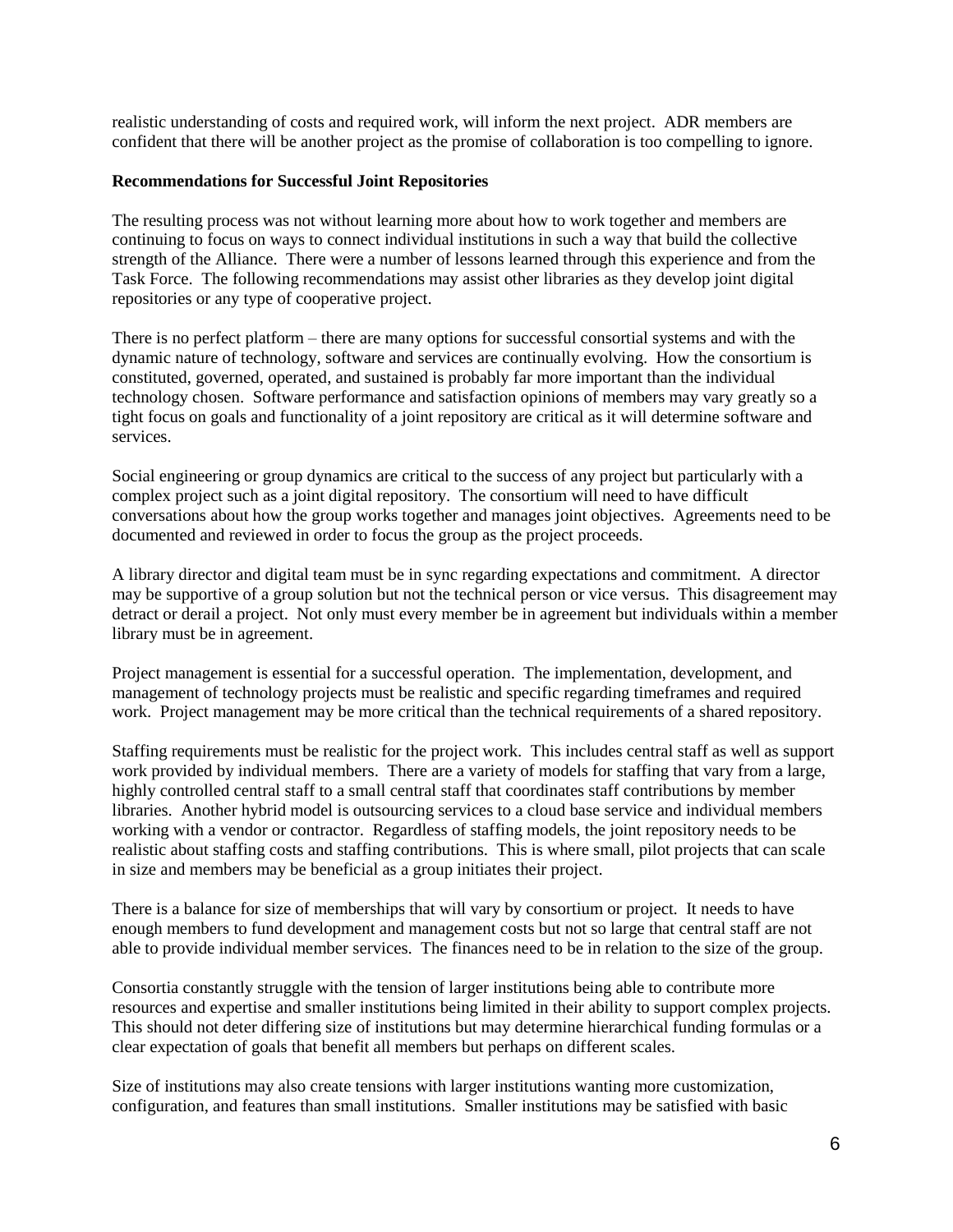services while larger institutions require more configuration requiring more expense. Governance and project expectations are essential in outlining these differences, resolving disparate viewpoints, and developing acceptable solutions.

Successful models have basic or core functionality and services but some members fund separate enhancements and upgrades. These models allow member libraries to configure and alter some aspects of the software for a hybrid model of control and shared operations. Care must be taken that individual libraries do not customize to the extent that it compromises core services or dramatically impacts future software/system upgrades but an effective project manager finds the balance between central and specialized services with associated costs.

Outsourcing is a viable option especially for a dynamic technological environment that has high expectations for instant results. Outsourcing may be used for initial development of a joint repository, ongoing management, and/or special development or enhancements.

### **Summary**

Joint repositories are effective in bringing together disparate collections and services that benefit a consortium. The value proposition is raising the collective strengths of individual members to effectively and efficiently serve our patrons. It provides visibility to our library collections and advances the education and informational needs of our communities. The platform and technology are immaterial as it is the joint vision and contribution of member libraries that is most critical. This will be a difficult process as open and tough conversations are required to outline the expectations, costs, and responsibilities of central and institutional services. Even without a formal cooperative, libraries thrive when they share expertise, experiences, knowledge, and work together. It is not only a value of our profession but an effective and efficient way to serve our patrons while being wise stewards of public funds entrusted to us.

## **Appendix A**

Examples of Joint Institutional Repositories in the United States, including system details where available.

Colorado Alliance of Research Libraries Digital Repository <https://www.coalliance.org/software/digital-repository>

Florida Virtual Campus Library

[https://islandora.pubwiki.fcla.edu/wiki/index.php/Main\\_Page](https://islandora.pubwiki.fcla.edu/wiki/index.php/Main_Page) <https://fclaweb.fcla.edu/content/digital-collections-0>

### METRO (NYC Library Council)

[http://islandora.ca/sites/default/files/IslandoraCampPresentation\\_akz.pdf](http://islandora.ca/sites/default/files/IslandoraCampPresentation_akz.pdf) <http://metro.org/collection-hosting/>

### OhioLINK

<http://drc.ohiolink.edu/>

### **SUNYConnect**